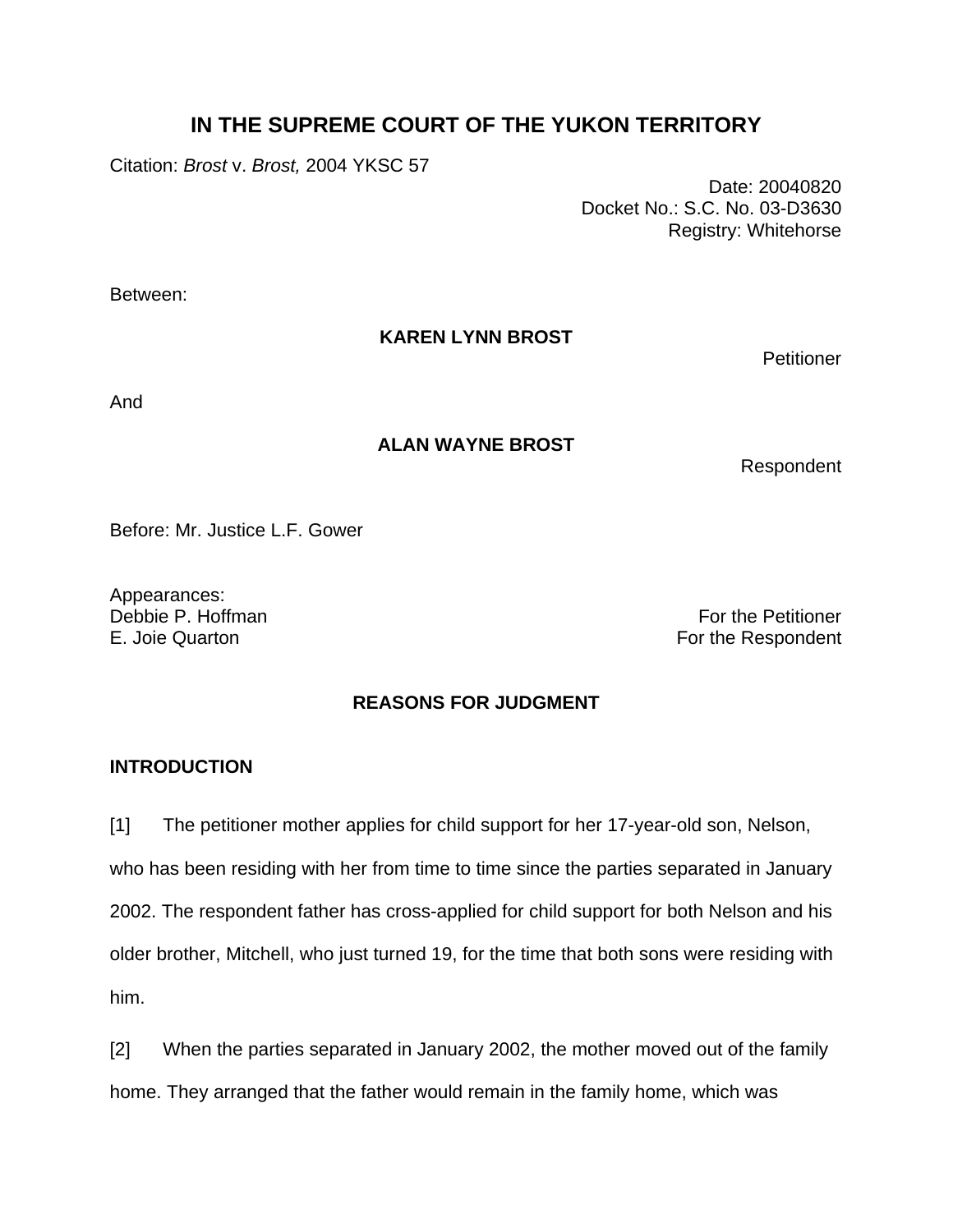#### Page: 2

essentially mortgage-free, with the two boys while they were attending high school in Whitehorse. They also arranged that the mother would not pay any child support for the two boys and that the family assets would be divided later. The parties disagree about a term of the "verbal agreement" between them giving rise to this arrangement. The father alleges that the mother agreed to forgo any claim against his pension upon the eventual division of the family assets. The mother denies that she waived her right to the pension, although she acknowledges that the father told her that she would not be getting his pension.

[3] The mother alleges that Nelson later came to reside with her from June to October 2002 and from May 2003 to May 2004. She says she asked the father to pay child support for Nelson during those periods. The father says the mother did not ask for child support for Nelson until or about May 2003, when she also reneged on her waiver of his pension, and that this was when the verbal agreement broke down.

[4] The mother argues that the arrangement of the sons living with their father in the family home constitutes a "special provision" under s. 15.1(5) of the *Divorce Act*, R.S.C. 1985, c. 3 (2nd Supp.)*,* which justifies a departure from the specified amounts under the *Federal Child Support Guidelines*. That would allow her to be credited for the value to the father in occupying the family home.

[5] The father argues that after the verbal agreement came to an end in May 2003, as he says, each party should have paid child support to the other for any period when either had one or both of the sons living with them. Accordingly, the father says that s. 8 of the *Child Support Guidelines* should apply. It provides that during times of split custody, one parent's child support is set off against the other's and the difference is due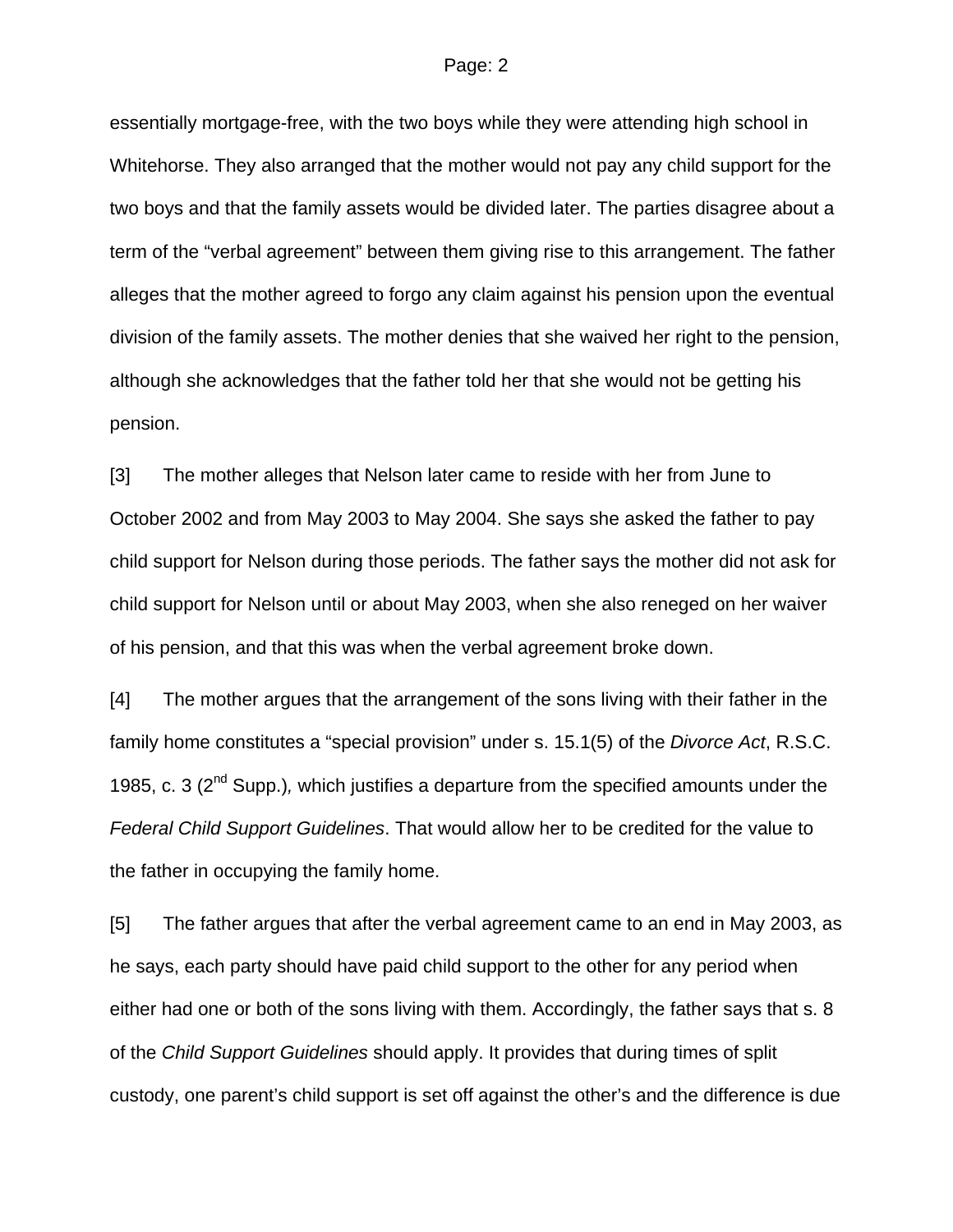from the parent paying the larger amount. The father's counsel was less clear on whether the child support due from the mother should be retroactive. That is, whether the mother should pay for any periods prior to the end of May 2003. However, at the hearing she argued for child support from the mother from January 2002 forward.

## **ISSUES**

[6] There was a significant amount of conflicting affidavit material and extensive argument by counsel for both parties, leading to some confusion on my part over the precise issues to be adjudicated. There were also changes in the parties' positions as the hearing progressed. Accordingly, I invited counsel to provide the Court with an outline of the issues from their perspective. I have amended them slightly to avoid identifying the parties; they are as follows:

- 1. What is the effect of the verbal agreement?
- 2. Is the verbal agreement a "special provision" under s. 15.1(1) of the *Divorce Act*?
- 3. What are the terms of the verbal agreement?
- 4. Is there any retroactive child support payable by the father to the mother, or vice versa, considering the terms and the effect of the verbal agreement?
- 5. How is child support to be dealt with in the future?
	- (a) For Nelson:
		- (i) When he lives with the mother?
		- (ii) When he lives with the father?
	- (b) Do the terms of the verbal agreement reached between the parties remain in effect with respect to Nelson?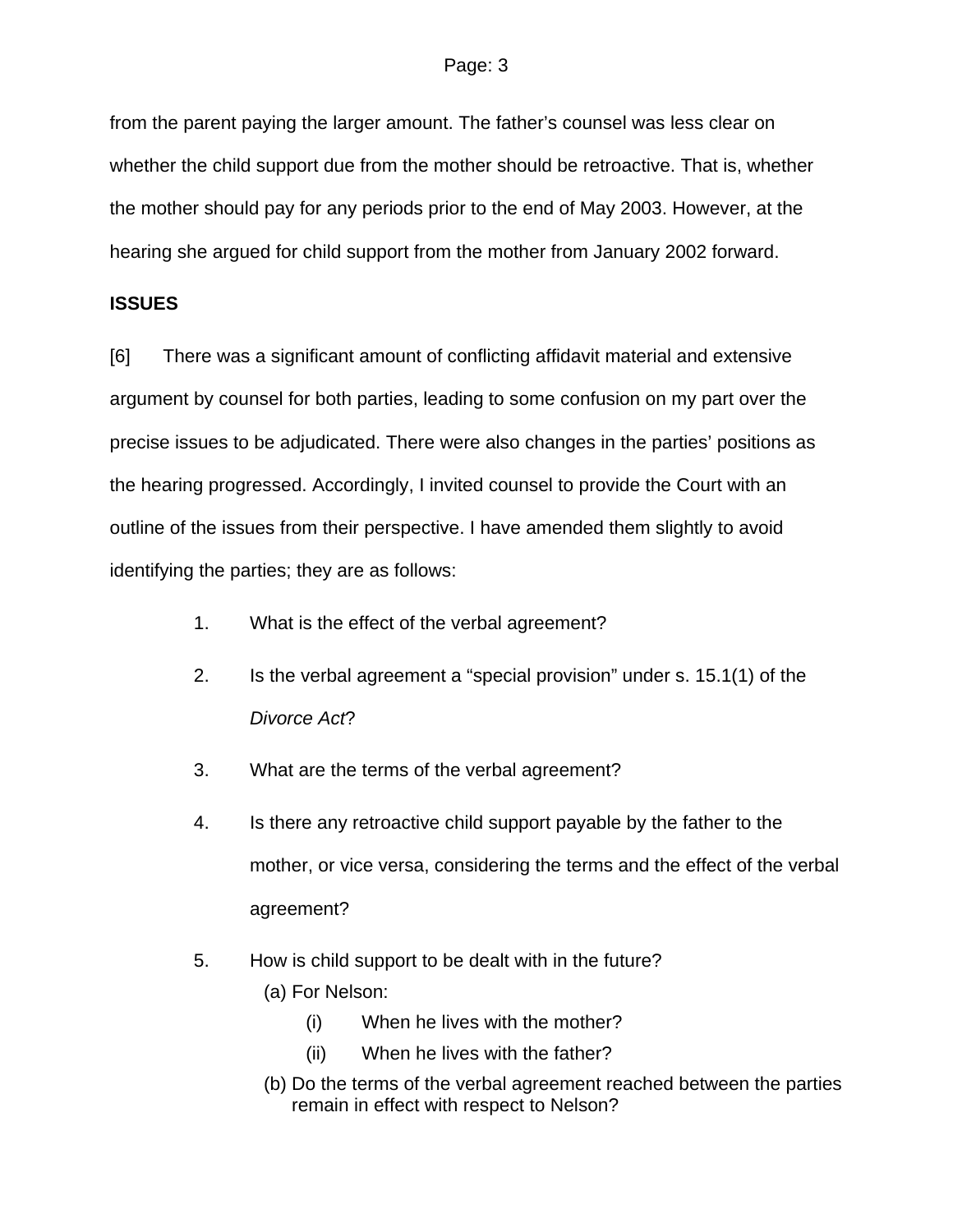(c) For Mitchell:

- (i) is there any child support payable for Mitchell after he turned 19 on July 15, 2004, or
- (ii) should a party requesting child support make an application to Court to determine the issue depending on the circumstances at the time child support is requested?

## **EVIDENCE**

[7] Any discussion of the issues must be informed by the circumstances under which the verbal agreement was made and the conduct of the parties going forward. The evidence is in conflict but there are some points of common ground. Given the central importance of the verbal agreement to the parties, I will take some time to go through the manner in which the parties described the agreement in their respective affidavits.

[8] The mother initially said she and the father made a verbal agreement that he would remain living in the family home with the two boys, while the mother took up residence in a home outside of Whitehorse. The parties decided it would be more convenient for the sons to remain living in Whitehorse while they attended school. They agreed that the mother would not pay child support for the sons while they remained living in the family home with the father. After the sons graduate, the parties intend to deal with the mother's interest in the family home, either by the father purchasing her interest or by splitting the sale proceeds. The mother says the agreement that she not pay child support was based on the fact that the father would have the benefit of living in the family home and that the mother would be helping her new common-law spouse pay the mortgage for her new home outside of Whitehorse.

[9] The father's response was that he did not recall any discussion about what would be best for the sons, but somewhat inconsistently does recall the mother saying that the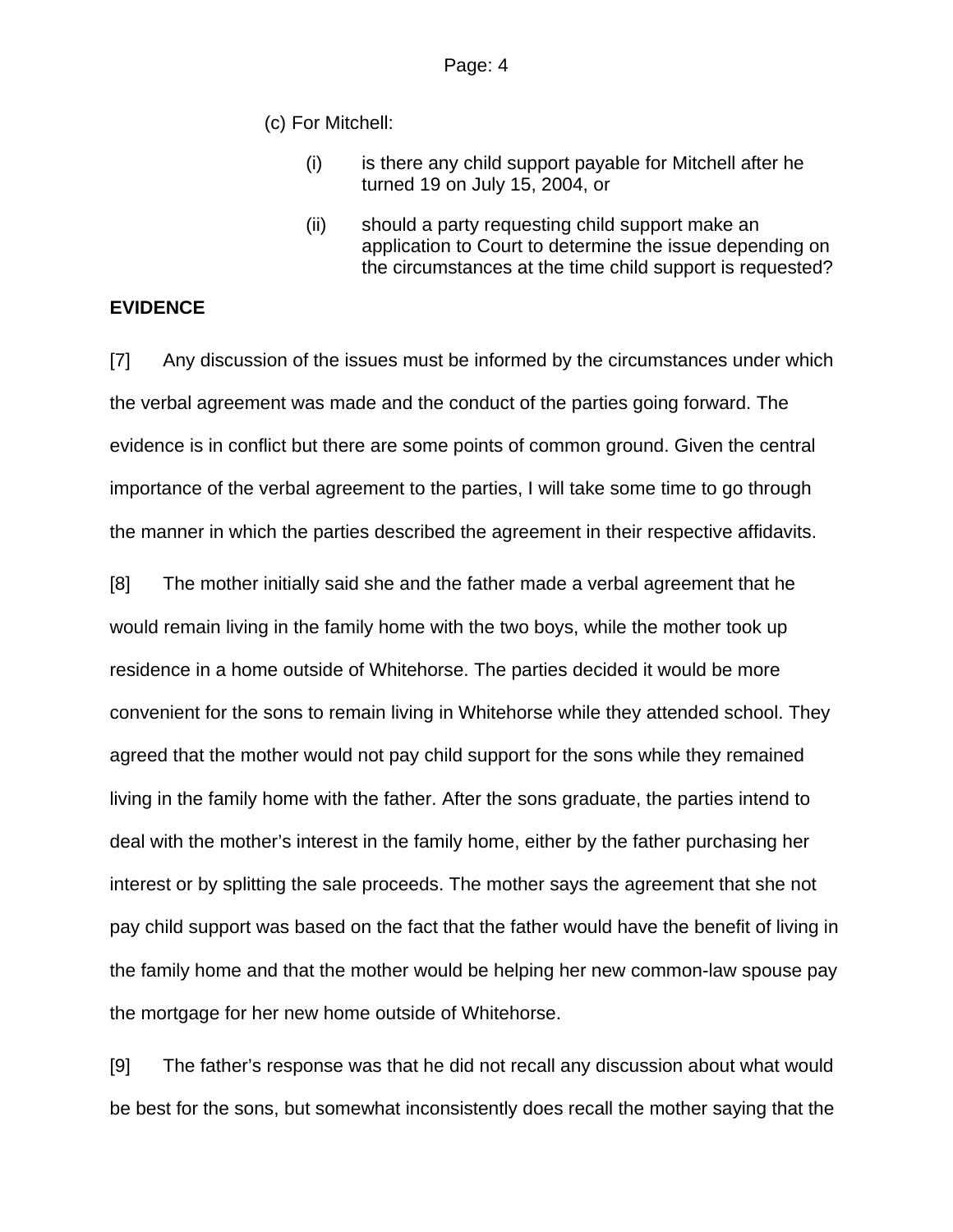#### Page: 5

children would be "better off" with him at that time, as the mother did not have a place to live when she first moved out of the family home. Nor does the father recall any discussion about the mother not paying child support for the specific reason that she would be helping her new spouse pay his mortgage. However, the father did *not* deny that *part* of the reason for the decision that the mother would not pay child support was that he would have the benefit of living in the family home. The father also acknowledges that the parties agreed to divide the value of the family home after the children leave home. He says that the mother "volunteered" to leave his pension alone and that she "confirmed her continued agreement" to that many months after they separated.

[10] The mother implicitly denied that she volunteered not to claim a division of the pension, and responded that the father had told her she would not be getting his pension.

[11] The father responded in turn that he did not particularly want to continue living in the family home, but as the mother did not have a place to live at that time, he felt that the sons "would be better off staying with him in the family home, where they had lived for a number of years". He recalls that the verbal agreement was that he would stay in the family home and "continue to provide a home and stability for the children". He confirmed that part of the agreement was that the mother would not pay child support and would not seek a share of his pension when it came to dividing the family assets. He clarified that he did not insist on the mother not seeking a share of his pension, but rather this was something the mother "offered" to do. Again, he said that he felt "it would be good for Mitchell and Nelson" to continue living in the family home.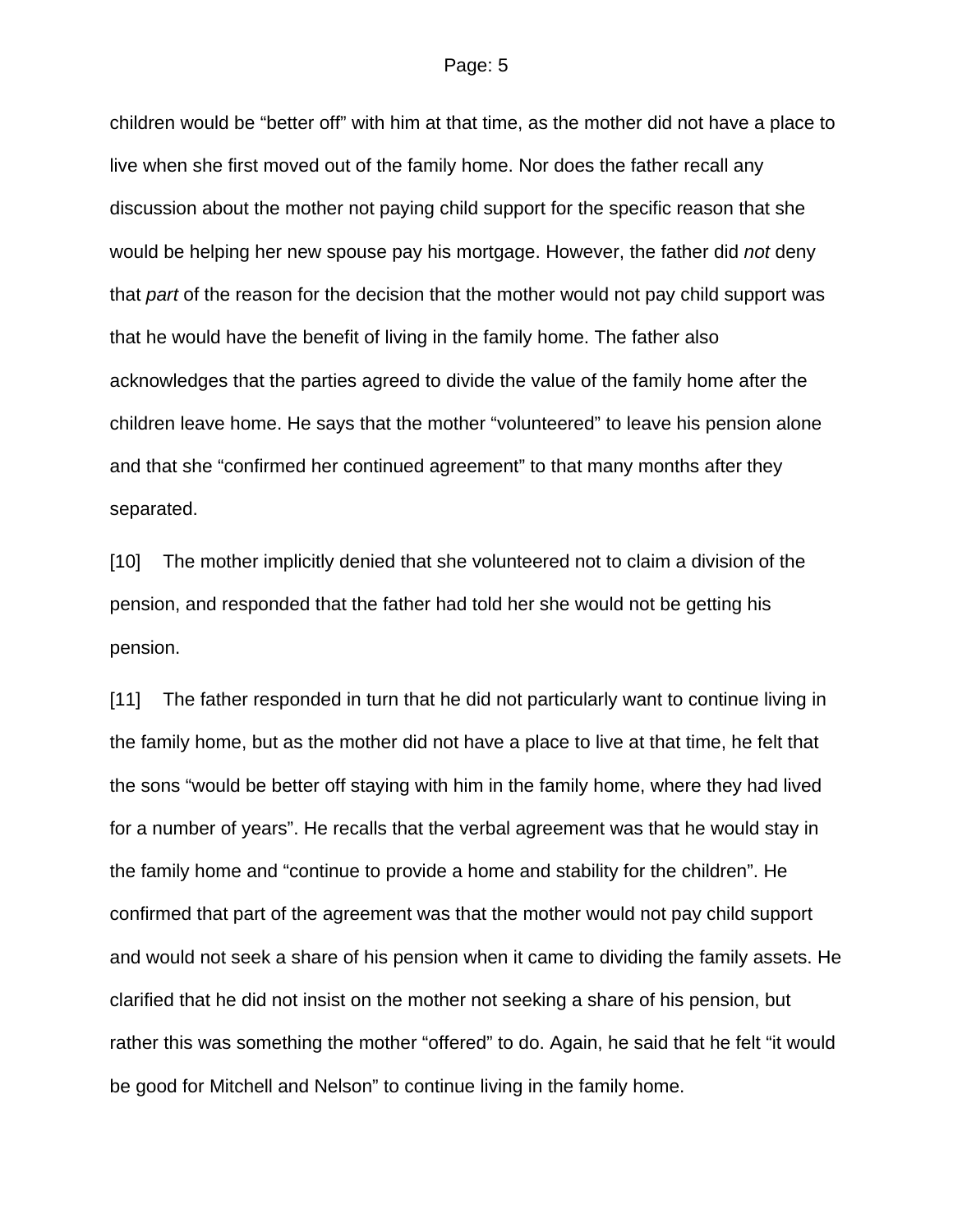[12] The mother's last response was that she did not tell the father she would not claim a division of his pension and that the parties did not make any agreements as to the division of the family assets, except that she would not be receiving her share of the equity in the family home until the children finished high school. She once again confirmed the only agreement was that the children would live with the father in the family home until they graduate from high school and she would not pay child support because the father would not have to pay rent or a mortgage while he remained in the family home.

[13] In fact, the father did remain in the family home with the two sons for the first part of 2002, and no child support was paid by the mother nor was any claimed by the father over that initial period. Then the arrangement began to unravel. Once again, exactly how is in dispute.

[14] This is the mother's version of events:

- Nelson moved in with her and lived with her "most of the time from mid-June 2002 to mid-October 2002". Nelson returned to the family home (the "father's home") for a weekend during that period of time, but he was "kicked out" of the family home by the father in mid-August. She asked the respondent to pay child support for Nelson during that period. None was paid by either parent.
- In mid-October 2002, Nelson returned to reside with the father, where he remained until May 2003.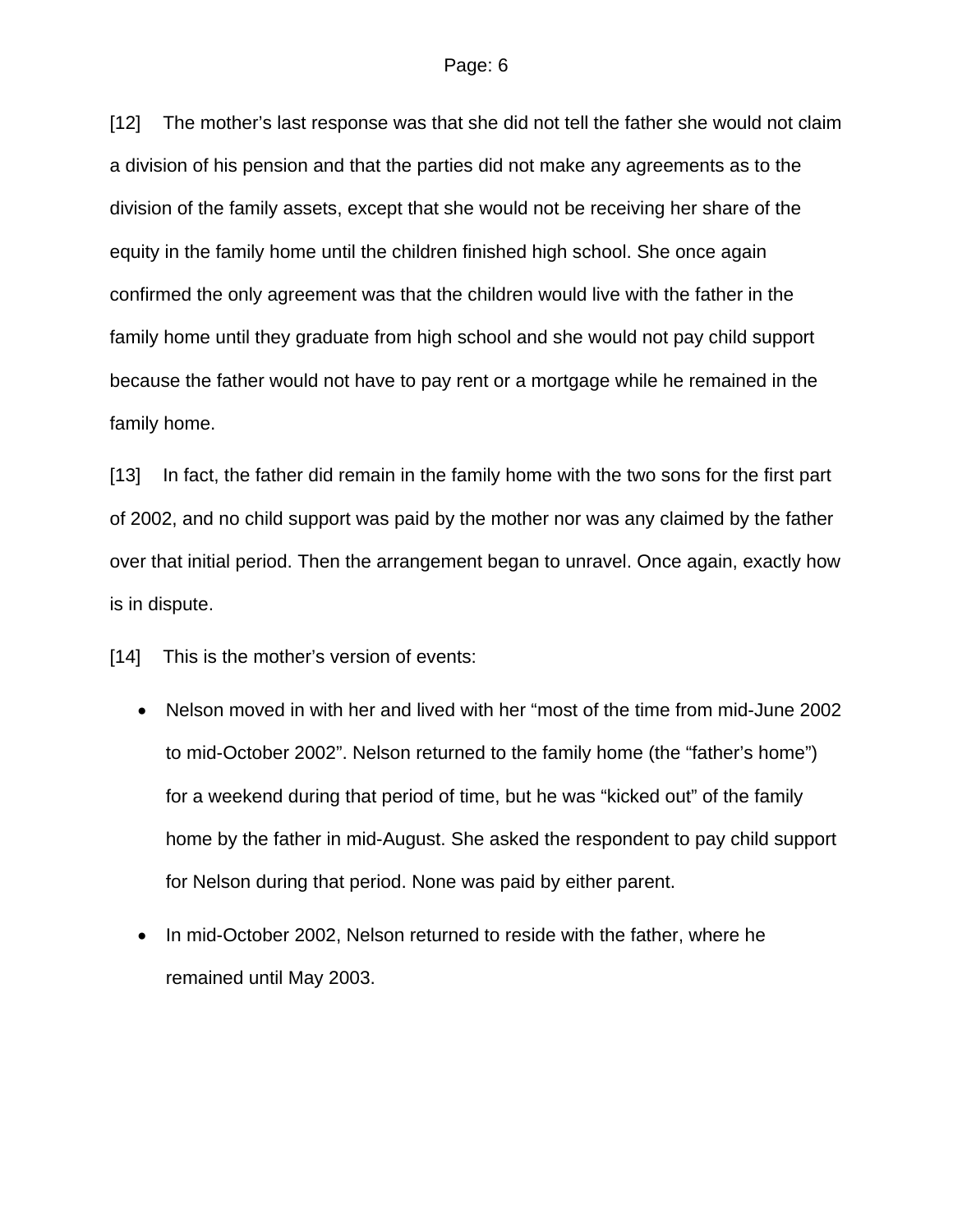- In May 2003, Nelson returned to the mother's home until October 2003. Again, she asked the father to pay child support for Nelson for that period. None was paid by either parent.
- Nelson moved back with the father around the end of October 2003 and stayed about one month.
- He returned to live with the mother at the end of November 2003 and stayed until the end of May 2004. The father began paying child support for Nelson in December 2003.
- In June 2004, Nelson returned to the father's home, but there is no evidence where he has been residing since then.

[15] The father says he was the "sole support" for the sons until May 2003, aside from a "short period of time during the [Northwestel] strike", when he had to travel to British Columbia and Nelson stayed with the mother. Earlier, the father deposed that he had to work in British Columbia "for two months to cover for striking workers". However, in a later affidavit, the father, again somewhat inconsistently, said that "with the exception of June to October 2002 [approximately five months], I had been supporting both children with no assistance from the [mother] for almost a year and a half". At the very least, this corroborates the mother's evidence that Nelson lived with her over this period.

[16] The father also did not refute the evidence that Nelson lived with his mother from May 2003 until May 2004 (with the exception of the month of November 2003), although his counsel argued he had both sons from time to time from September to November 2003.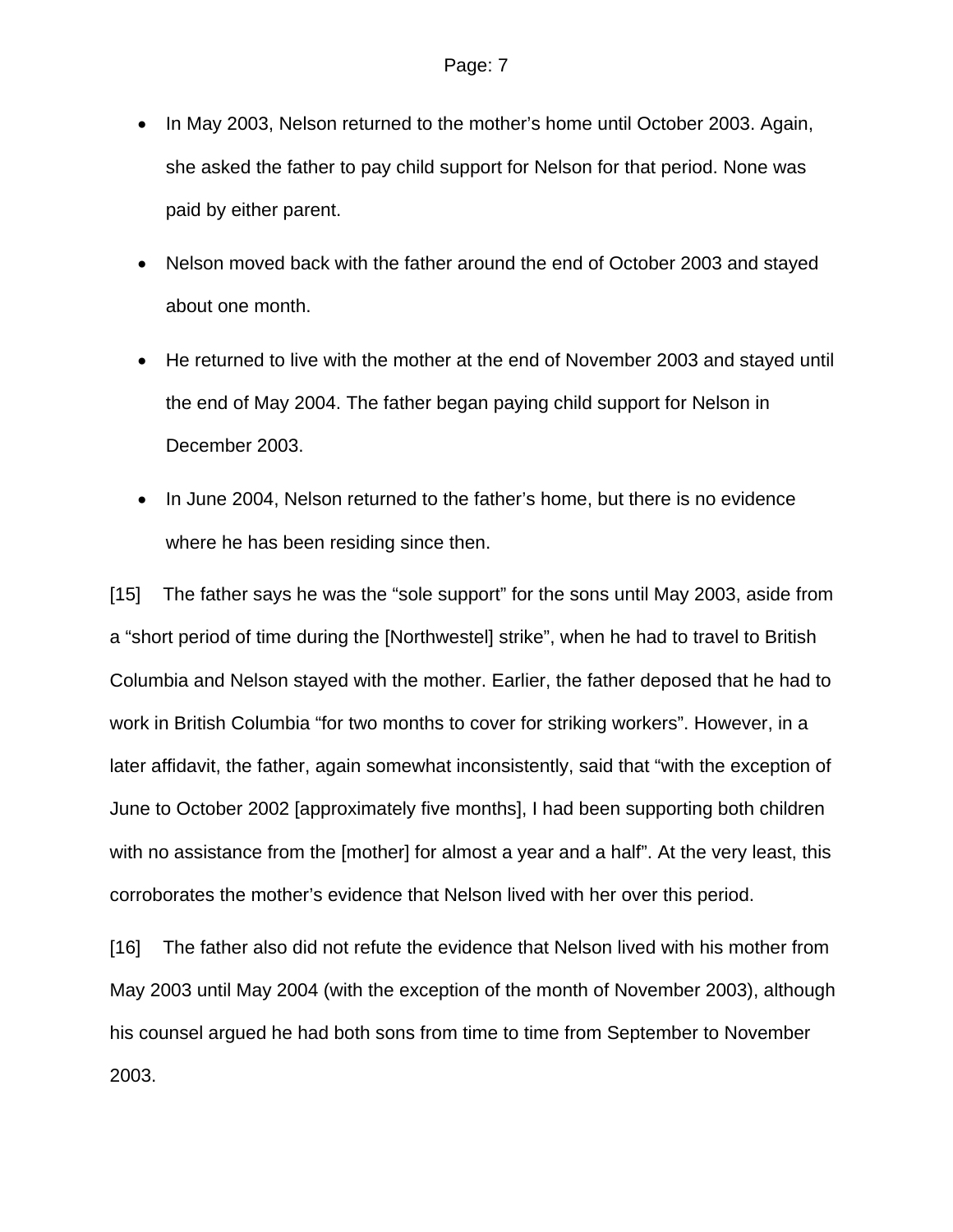#### Page: 8

[17] Another inconsistency by the father is that he deposed the mother "volunteered" or "offered" to forgo a claim against his pension and that he did not "insist" on the point. However, when he says the mother reneged on their agreement regarding the pension, he told her that he would be seeking child support for Mitchell "as my agreement to no child support was **tied to** her not seeking a share of my pension" (emphasis added). First of all, that seems internally inconsistent. Initially, the father deposed in terms that the mother's waiver of claim to the pension was gratuitously offered by her and not, apparently, essential to him. However, he then says that this same issue "was tied to" his agreement to forgo child support. It is also externally inconsistent in that the father says the mother reneged on her agreement respecting the pension in the spring of 2003, and yet he made no application for child support for Mitchell until the mother filed her current application, almost a year later. If the pension issue was as important to the father as he sometimes claimed in his affidavits, then one would have expected him to move much more quickly to obtain child support for Mitchell.

### **ANALYSIS**

[18] I pause here to note that counsel for each party filed documents as exhibits in this hearing detailing their calculations as to the amount of child support that is payable by each party to the other, assuming the Court treats this as a split custody situation under s. 8 of the *Child Support Guidelines*. While that information is helpful, it does not fit squarely with evidence of the parties as to when Nelson lived with each of them. As well, the mother's counsel in her Chambers Outline for this hearing stated that the mother was asking for child support for Nelson for the months from May to October 2002. However, that this is not what the mother deposed to. Where there is any significant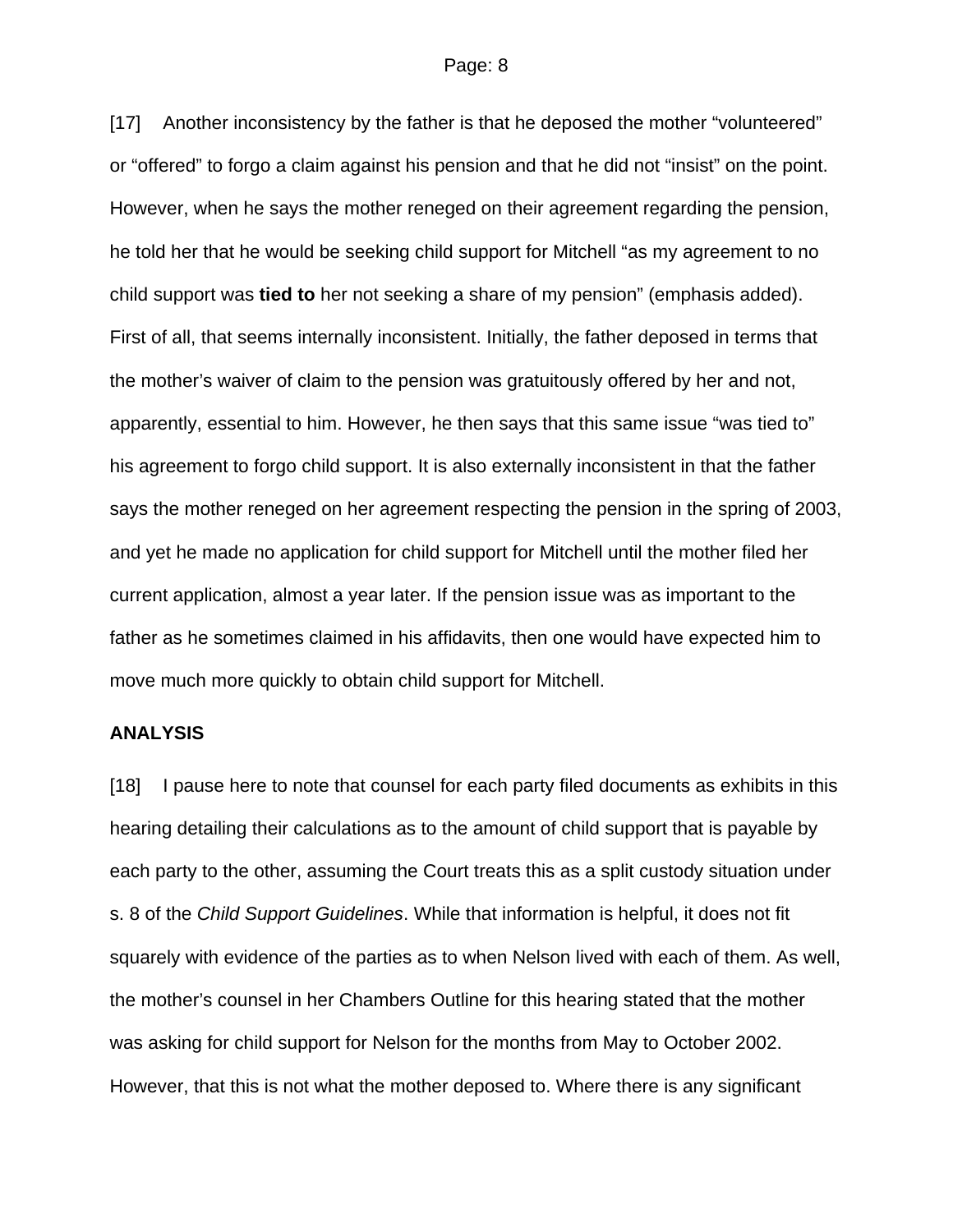discrepancy between the affidavits and the additional material filed for the purposes of this hearing, I have used the information in the affidavits.

## **Issue 1: What is the effect of the verbal agreement?**

[19] I assume from the way this issue was phrased by counsel that they did not intend to presume there was a binding verbal agreement. Rather, I take it that counsel are asking whether the agreement, such as it was, constitutes a valid oral contract?

[20] I am satisfied that the verbal agreement was a valid oral contract between the parties. There was an implicit offer and acceptance, as well as consideration. While there was some uncertainty as to one of the terms, that does not affect the validity of the remainder, as I shall discuss in more detail below.

[21] Counsel for the father argued that the verbal agreement was for the parties own benefit and not for the benefit of the children. While it is no doubt true that the agreement benefited the parties, as admitted by the mother's counsel, I do not accept the agreement was not also for the benefit of the two children. At a minimum, those benefits were that:

- the children were allowed to remain in Whitehorse, in the neighbourhood with which they were familiar;
- they were also allowed to remain in the family home, in which they have lived since 1987;
- there was more than sufficient space for the father and the two sons in the family home;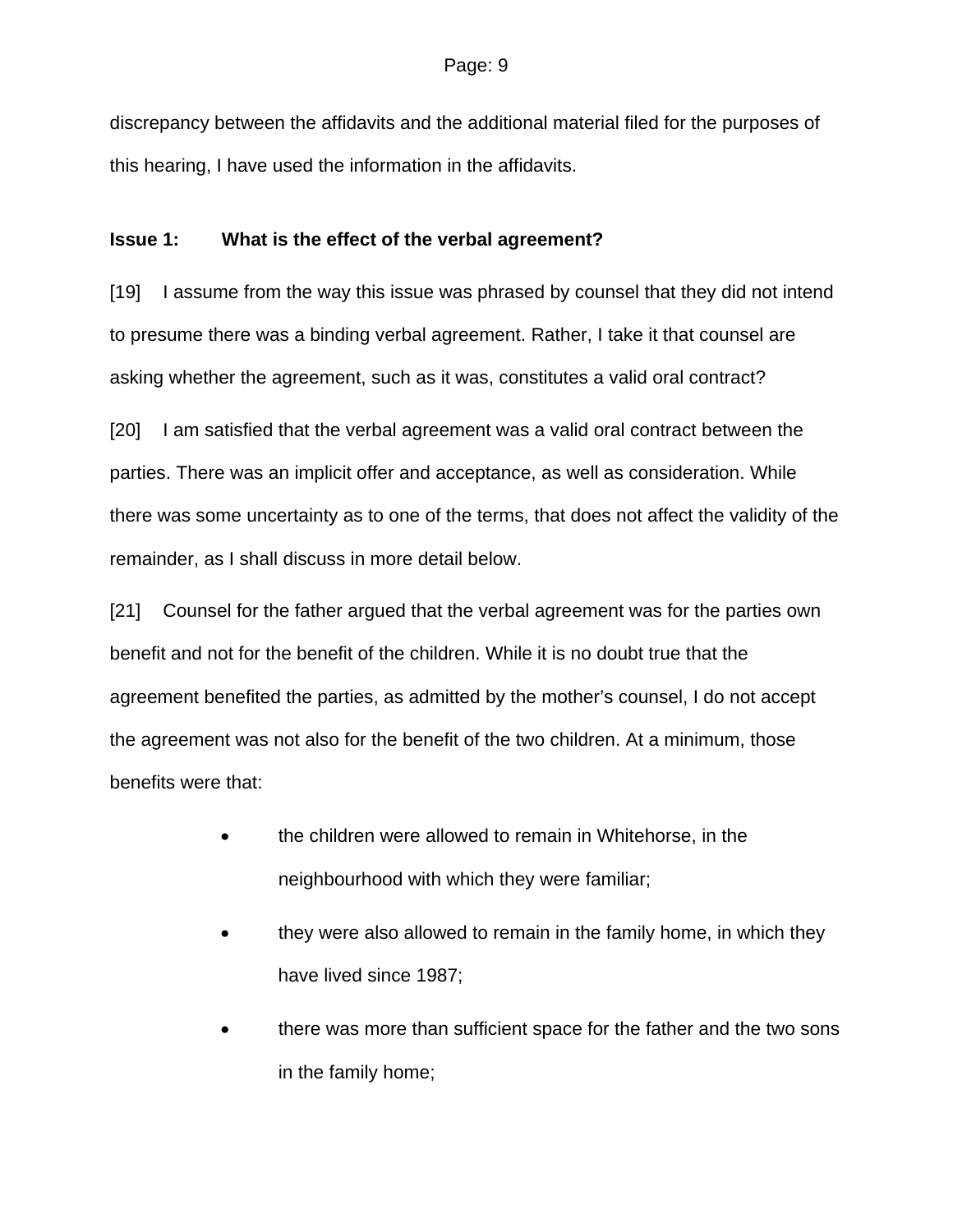- it was not necessary for the boys to move from the family home to the mother's new home, which is approximately a 40-minute drive outside of Whitehorse; and
- as the family home was mortgage-free (with the exception of an \$8,000.00 outstanding loan to the father from his employer, which will be paid out upon the sale of the home), the father had more disposable income to use for the benefit of the children.

Indeed, the father himself deposed that the sons were "better off" and had greater "stability" by residing with him in the family home.

[22] The effect of the verbal agreement that constitutes a "special provision" under s. 15.1(5) of the *Divorce Act*. I will discuss the law leading to this conclusion under Issue 2, immediately following. Accordingly, while the arrangement contemplated by the verbal agreement was in place, no child support was payable by the mother. This takes into account the value to the father of being able to stay in the family home essentially mortgage free, which value would be equivalent to the notion of "occupation rent" payable by the father to the mother. While the mother's counsel did not specifically claim occupation rent, she did argue fairly extensively that the equivalent value to the father, arising from the verbal agreement, must be accounted for in any determination of child support. I will discuss occupation rent again under Issue 4.

[23] I agree that this value must be accounted for the period from January to May 2002 inclusive, when the father was living with the sons in the family home as the parties originally intended. If there is a subsequent claim for occupation rent by the mother when the family assets are divided, I would expect the Court at that time would take note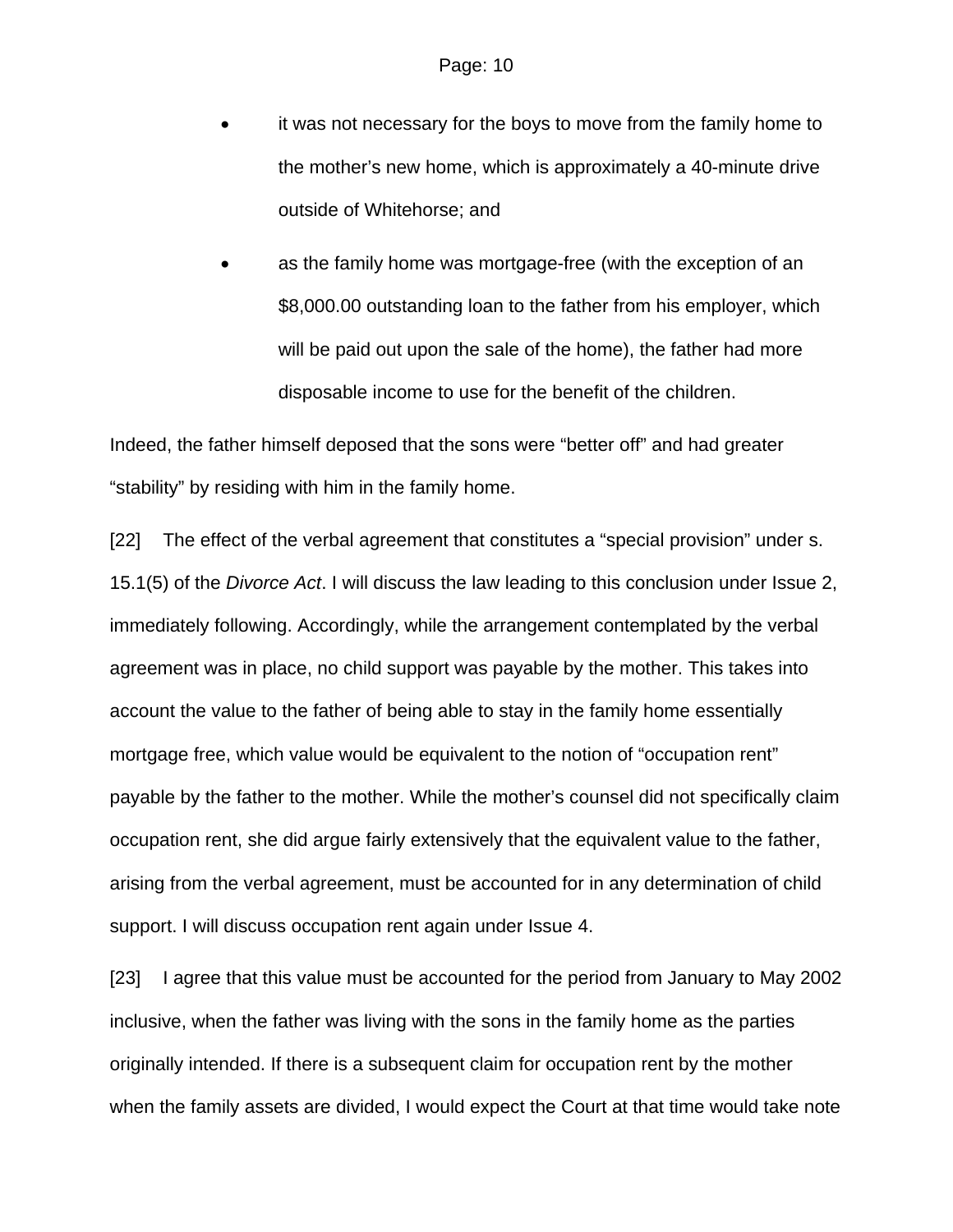of this aspect of my decision, in order to avoid the mother receiving a double benefit for that period.

[24] However, the arrangement changed significantly in June 2002, when Nelson began residing with his mother. I accept that the mother made a claim for child support for Nelson at that time. One would logically expect her to do so. She then had a comparatively modest income of approximately \$41,000, while the father's income in that year was approximately \$112,000.

[25] Further, the father does not specifically refute the allegation that the mother asked for child support. Rather, he simply says he does "not recall" her asking for child support. While I do not wish to be unduly critical of the father in this regard, his affidavits were replete with responses that he did not "recall" various allegations by the mother. This is problematic for the Court because a failure to recall something is not equivalent to a denial that what is alleged is true. That problem, in conjunction with the problem of the other inconsistencies in his evidence, leads me to prefer the evidence of the mother on this point.

[26] Even if I am in error in concluding the verbal agreement was a valid oral contract, I would be inclined to say the arrangement still constitutes a special provision. Section 15.1(5)(a) of the *Divorce Act* speaks of:

> … special provisions in an order, judgment or a written agreement … or that special provisions have otherwise been made for the benefit of a child …

The latter part of that paragraph makes it clear the agreement need not be in writing to be acceptable. I would also argue it goes even further and that provisions which have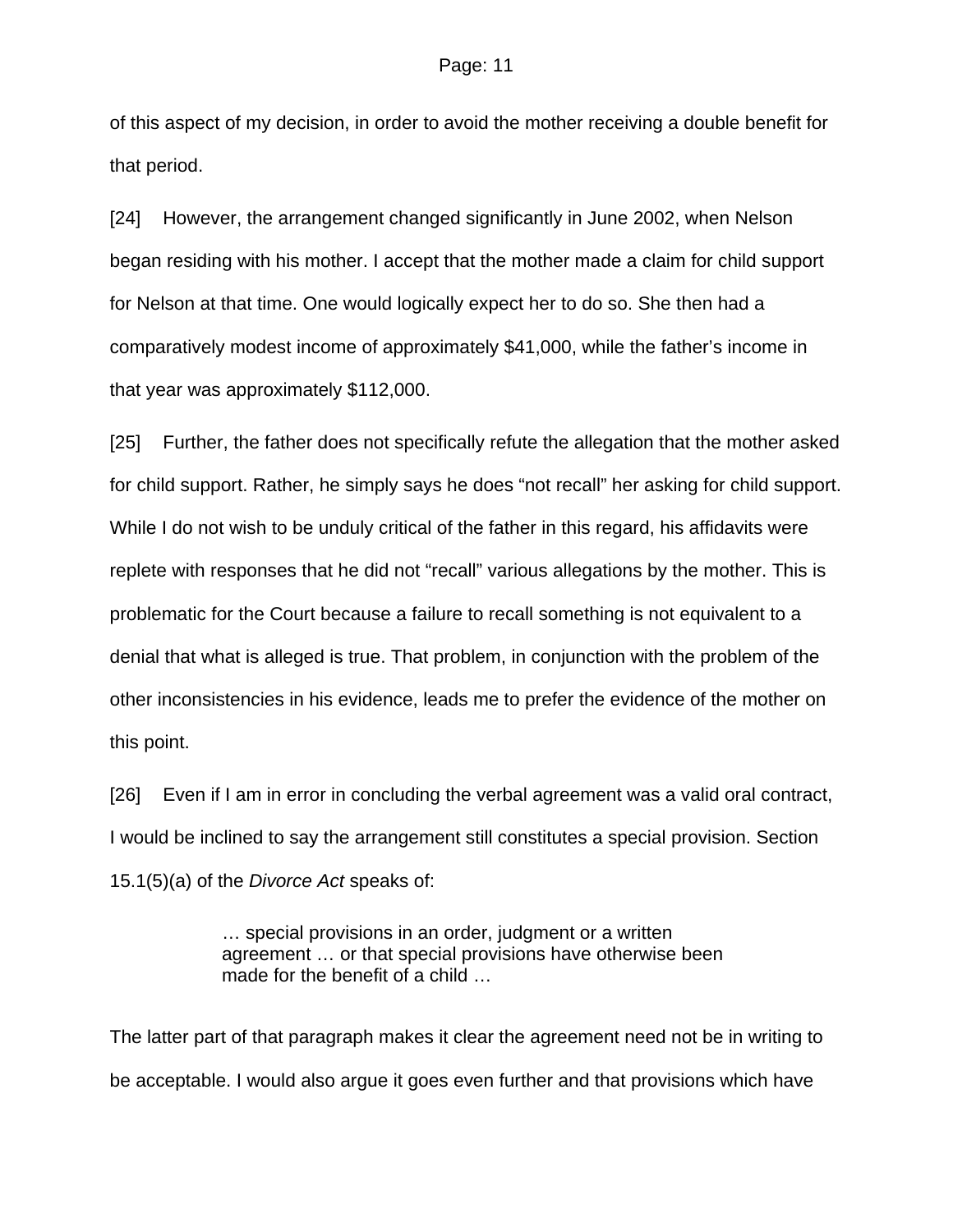"otherwise been made" could include an arrangement, perhaps even a unilateral one, which falls short of constituting a valid contract, but nevertheless is for the benefit of the child and therefore remains acceptable under s. 15.5(5).

# **Issue 2: Is the verbal agreement a "special provision" under s. 15.1(5) of the**  *Divorce Act***?**

[27] Yes, for the reasons provided above and below.

[28] Surprisingly, given the centrality of the "special provisions" issue in this hearing, neither counsel provided the Court with any case law on point. Nor did counsel accept my invitation to provide further written submissions. The question is one that is far from settled and a number of trial and appellate courts have wrestled with the meaning of the phrase, as noted in *Anderson-Devine* v. *Anderson*, [2002] M.J. No. 484 (C.A.), by Monnin J.A., speaking for the Manitoba Court of Appeal at paragraph 17. Monnin J.A. went on to refer to the often-cited decision of *Wang* v. *Wang*, [1997] B.C.J. No. 1678 (B.C.S.C.), where Saunders J., as she then was, noted that there are two possible meanings. At paragraph 15 she said that the word "special" could mean "particular", one of the dictionary definitions of the word, in which case particular provisions in an agreement or previous court order made for the benefit of the children would presumably be acceptable as special provisions. Alternatively, the term could mean "out of the ordinary, not usual", another dictionary definition of the word.

[29] A three to two majority of the Ontario Court of Appeal in *Wright* v. *Zaver*, [2002] O.J. No. 1098 (C.A.), favoured the notion that "special provisions" must be out of the ordinary or unusual. However, Simmons J.A., writing for the minority, commented at paragraphs 89 to 91 that so long as the provisions replace, in whole or in part, the need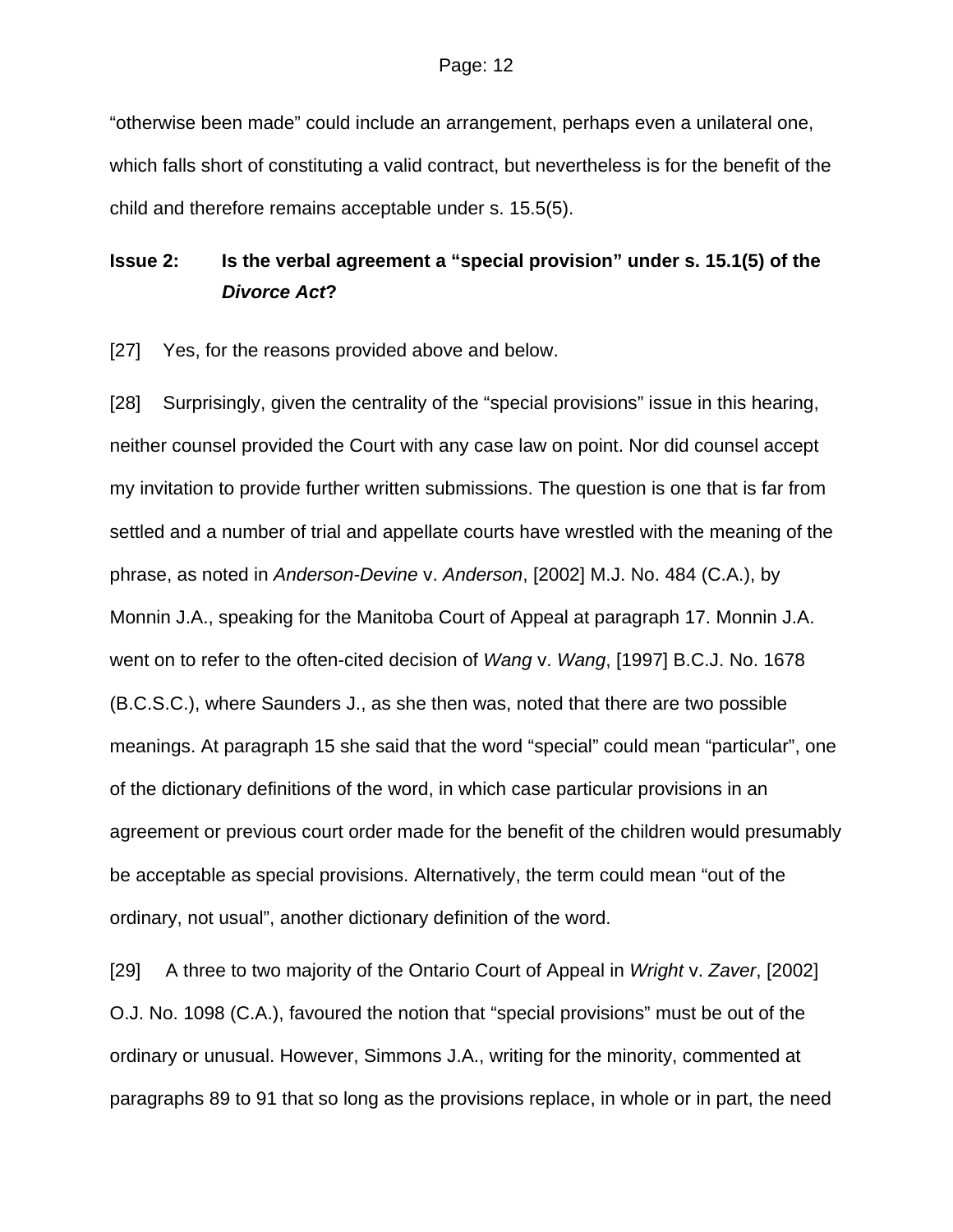for child support in accordance with the *Child Support Guidelines* (in that case the *Ontario Guidelines*), then it would be restrictive to limit the application of the term to provisions that are out of the ordinary or unusual.

[30] Burnyeat J. of the British Columbia Supreme Court in *Wanstall* v. *Walker*, [1998]

B.C.J. No. 1808 (B.C.S.C.), at paragraphs 25 and 26 adopted the test set out by Master

Joyce in *Hall* v. *Hall*, [1997] B.C.J. No. 1191 (B.C.S.C.), that "a 'special provision' must

be one which, in whole or in part, replaces the need for the ongoing support for the children".

[31] After an extensive review of these and other cases, Monnin J.A. in *Anderson-Divine*, cited above, concluded at paragraph 28:

> What I gather from this review of the jurisprudence is simply that the definitions of "special provisions" and "for the benefit of the children" are still in a state of flux and are defined to a certain degree by the circumstances of the individual cases.

[32] Bateman J.A. speaking for the Nova Scotia Court of Appeal in *MacKay* v. *Bucher*,

[2001] N.S.J. No. 326 (C.A.), noted that it is also important to consider the use of the

word "inequitable". In s. 15.1(5) the *Divorce Act*, the Court must not only be satisfied that

special provisions for the benefit of the children have been made, but also that the

application of the *Guidelines* would be "inequitable" given those special provisions. In

considering similar language, Bateman J.A. said at paragraph 41:

In my view, this section is so worded to avoid exposing a payor to duplicative amounts of child support, resulting in excessive awards.

Later at paragraph 50, he noted that "Upholding consensual agreements which benefit a child is in keeping with the child centered focus of the Guidelines." And finally, at paragraph 51: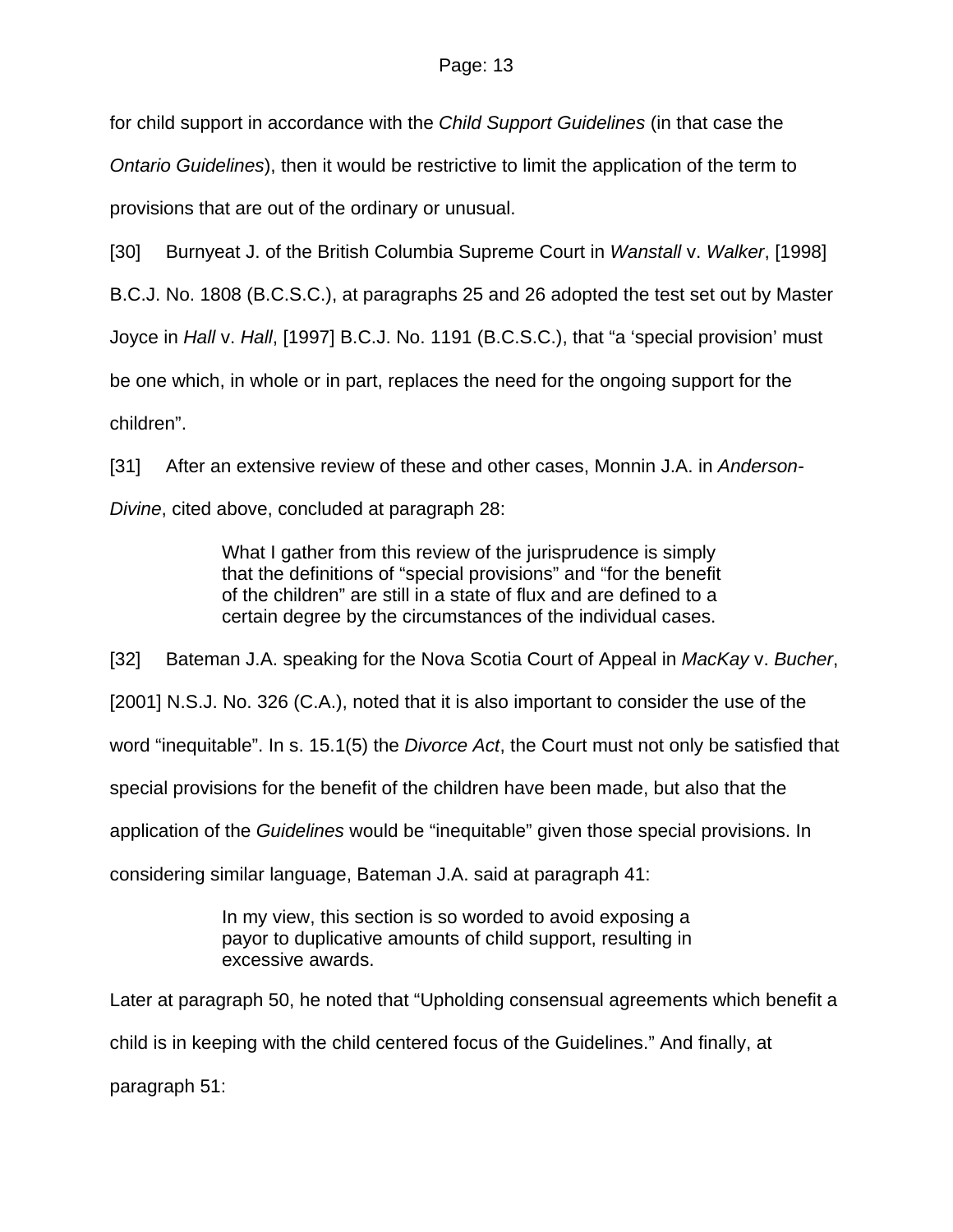In assessing "inequitability" it is the payor's current financial situation that is relevant, not the circumstances as they were at the time the "special provision" was made.

[33] This last point is particularly relevant to the case before me, as the mother's current annual income is approximately \$20,000, about half of what it was when the verbal agreement was made.

[34] Sigurdson J. of the British Columbia Supreme Court in *Finney* v. *Finney*, [1998] B.C.J. No. 1848 (B.C.S.C.), examined the parallel language under s. 17(6.2) of the *Federal Guidelines* and emphasized, at paragraph 28, that the determination of whether an agreement contains special provisions "will depend on the particular unique circumstances".

[35] The approach by the Nova Scotia Court of Appeal in *MacKay* v. *Bucher*, which was referred to with approval by the minority in *Wright* v. *Zaver*, both cited above, seems consistent with the comments of the Supreme Court of Canada in *Francis* v. *Baker*, [1999] 3 S.C.R. 250, [1999] S.C.J. No. 52. There, Bastarache J., speaking for the Court, was referring to the principles of statutory interpretation and the objectives of the *Federal Child Support Guidelines*, in particular s. 4. At paragraph 38 he quoted the Minister of Justice who, when introducing the *Guidelines* bill to Parliament, said:

> … the objective of consistency always has to be balanced with the need to have sufficient flexibility to deal with individual circumstances.

Bastarache J. continued at paragraph 40:

A proper construction of s. 4 requires that the objectives of predictability, consistency and efficiency on the one hand, be balanced with those of fairness, flexibility and recognition of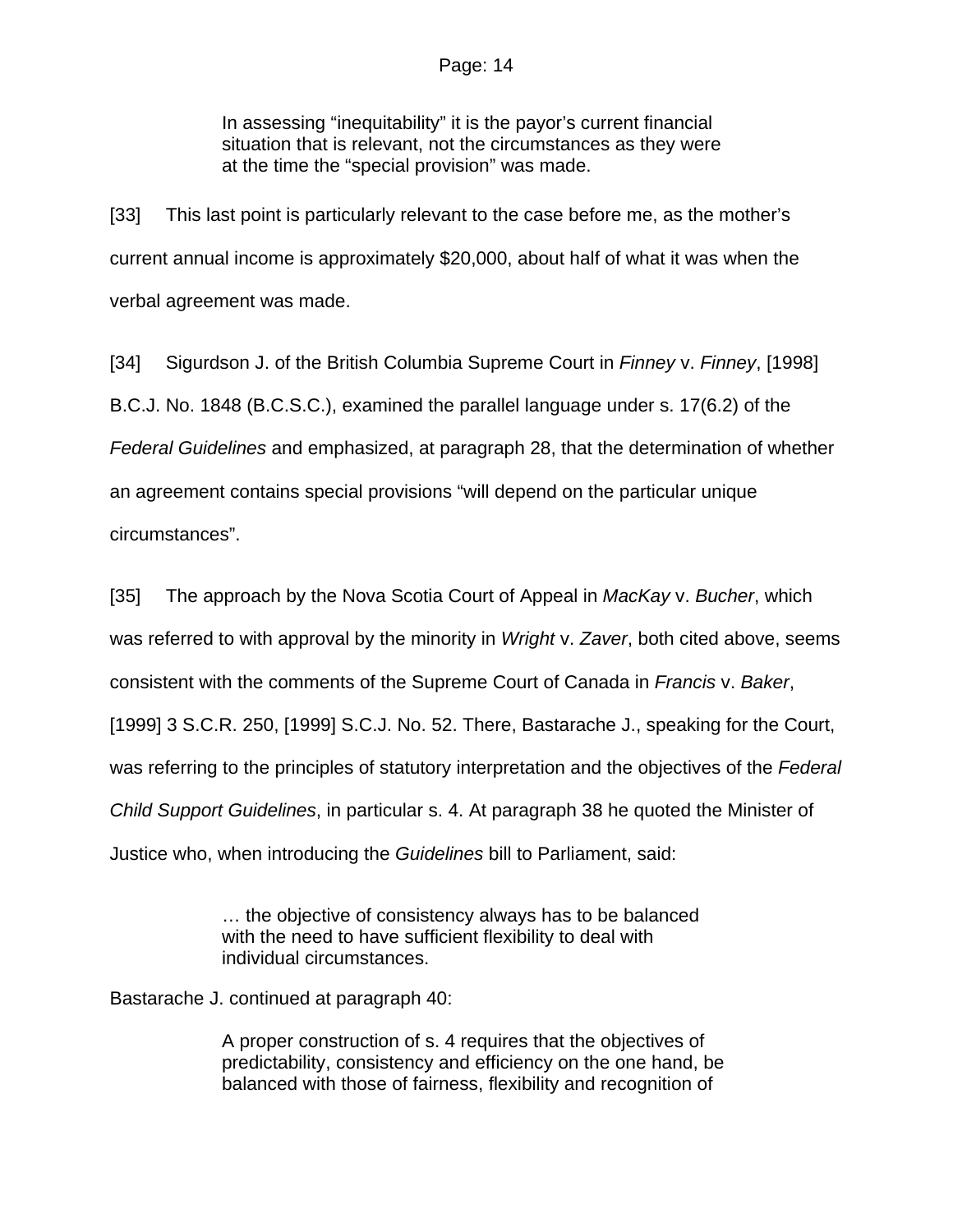the actual "condition, means, needs and other circumstances of the children" on the other.

[36] Rather than focussing on whether a provision is sufficiently unusual or out of the ordinary, I prefer the alternative approach. First, is the particular provision for the benefit of the children? Second, does it replace in whole or in part the need for child support? Third, would it be inequitable in the individual circumstances of the case to apply the *Guidelines* when such a provision has been made?

[37] I repeat that I am satisfied that the effect of the verbal agreement is that it constituted a special provision which replaced the need for ongoing support for the children. They benefited directly by being able to live in the family home. They also benefited indirectly because the father was able to live with them in the family home mortgage free and without paying any occupation rent to the mother. That left the father with more disposable income for the benefit of the children. Particular examples of how the children benefited in that regard, such as allowances and gifts, are referred to in the affidavit material. Further, it would be inequitable to retroactively require the mother to pay child support under the *Guidelines* for the initial months of 2002 when the agreement was in effect. To do so would result in the father receiving a double benefit: rent free occupation plus child support. The inequity would be even greater given that the mother's current income is about half of what it was when the agreement was made.

## **Issue 3: What are the terms of the verbal agreement?**

[38] The short answer to this question is that the terms of the verbal agreement were, firstly, that the mother would not pay child support for her two sons while they lived with the father in the family home. Secondly, the parties agreed to delay the division of the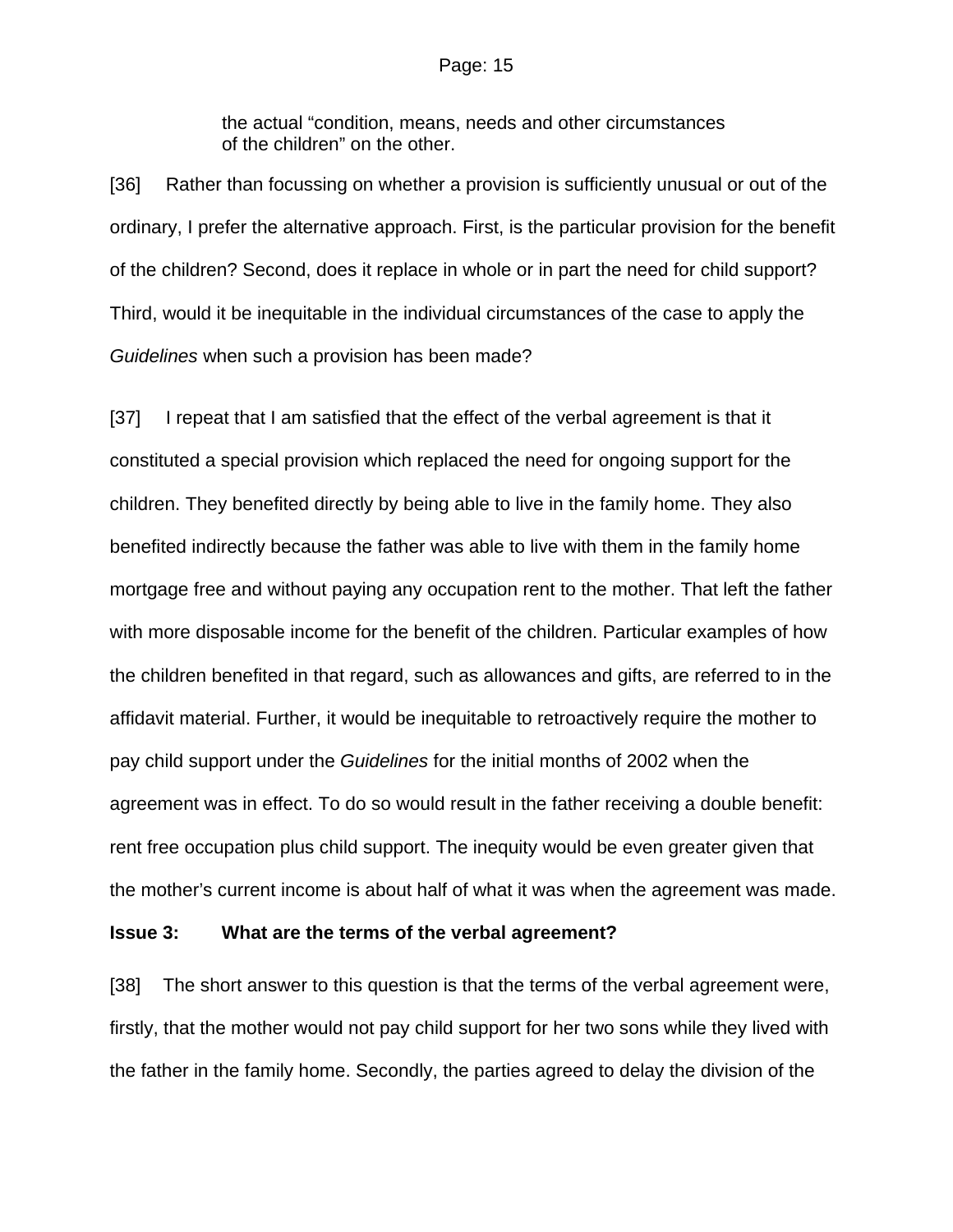family assets, which might include a sale of the family home, until both sons graduate from high school and leave the family home.

[39] As for the alleged pension term, it should be severed. Despite having found the verbal agreement was a valid oral contract, severance is permissible if a term of the contract goes only to part of the consideration and is merely subsidiary to the main purpose of the contract.<sup>[1](#page-15-0)</sup> In this case, the alleged pension term was merely subsidiary to the main purpose of the contract, which was that the mother would not pay child support if the father lived in the family home with both sons. Also, although subsequent conduct is not conclusive, the fact that the parties thought they had an agreement and acted upon it accordingly is to be considered in deciding whether the uncertain portion of the contract should be severed, without affecting the binding force of the balance of the contract. $2$ 

[40] In my view, the evidence shows that there was, at the very least, uncertainty about whether the pension term was part of the verbal agreement. Going further, and for reasons I have already discussed, I would be inclined to accept the mother's evidence that the pension was never part of the verbal agreement at all. It would be illogical to expect her to forgo a claim against the largest family asset beside the family home, with a value over \$120,000.00, for no apparent reason other than her gratuitous good will. This would be especially strange when the mother was apparently aware of the issues surrounding family assets, as she had, about that time, obtained some literature on the point entitled "*Separating in the Yukon*".

 $\frac{1}{1}$ 

<span id="page-15-1"></span><span id="page-15-0"></span>Cheshire, Fifoot and Furstrom's *Law of Contract*, 13th ed., (Butterworths, 1996) at 435 2 *Boult Enterprises Ltd.* v. *Bissett*, [1985] B.C.J. No. 1872 (B.C.C.A.) at paras. 18 – 20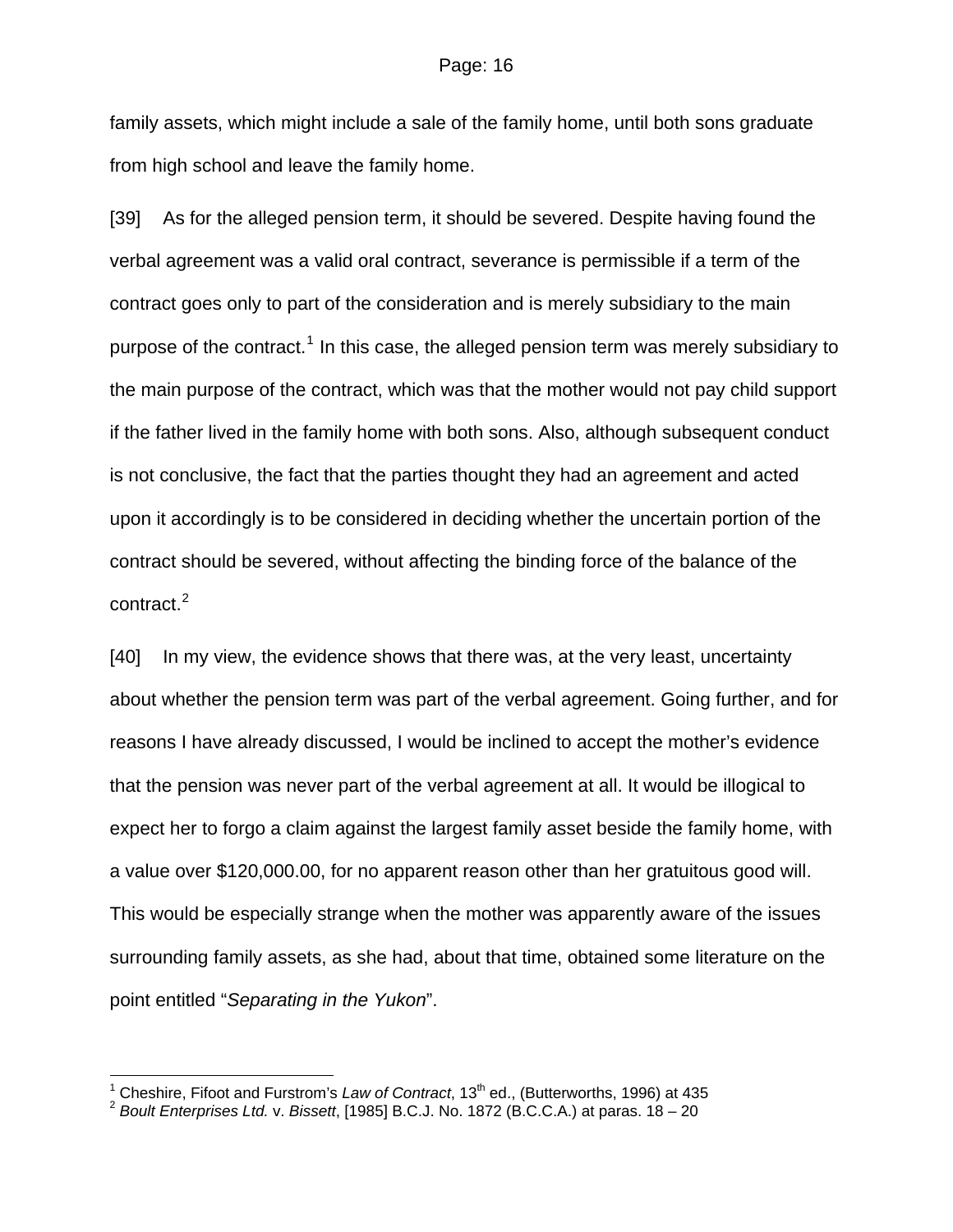[41] Alternatively, if the verbal agreement did not constitute a valid oral contract, I do not have to consider the problem of whether the alleged pension term could be severed from the remaining terms. It simply would not matter that there was no clarity on the pension issue. What would matter is that there was an arrangement put in place, and acted upon, regarding child support and the occupation of the family home.

## **Issue 4: Is there any retroactive child support payable by the father to the mother, or vice versa, considering the terms and the effect of the verbal agreement?**

[42] I am satisfied that s. 15.1(4) of the *Divorce Act* gives me the authority to make retroactive orders. It allows the Court to "impose terms, conditions or restrictions in connection with the order or interim order as it thinks fit and just".

[43] I find that retroactive child support is payable by each of the parties, but only after the verbal agreement unravelled in May 2002. In other words, any retroactive child support payable is not pursuant to the terms and the effect of the verbal agreement, but rather is a function of which parent had which of the children for which periods.

[44] For greater certainty:

- there is no child support payable by the mother to the father for the period January to May 2002.
- From June to October 2002 inclusive, I find that Nelson was residing principally with the mother and Mitchell was residing with the father. Accordingly, s. 8 of the *Child Support Guidelines* should apply. The father's income at that time was \$112,000 and the mother's was \$41,000. That results in child support payments under the *Guidelines* of \$896 by the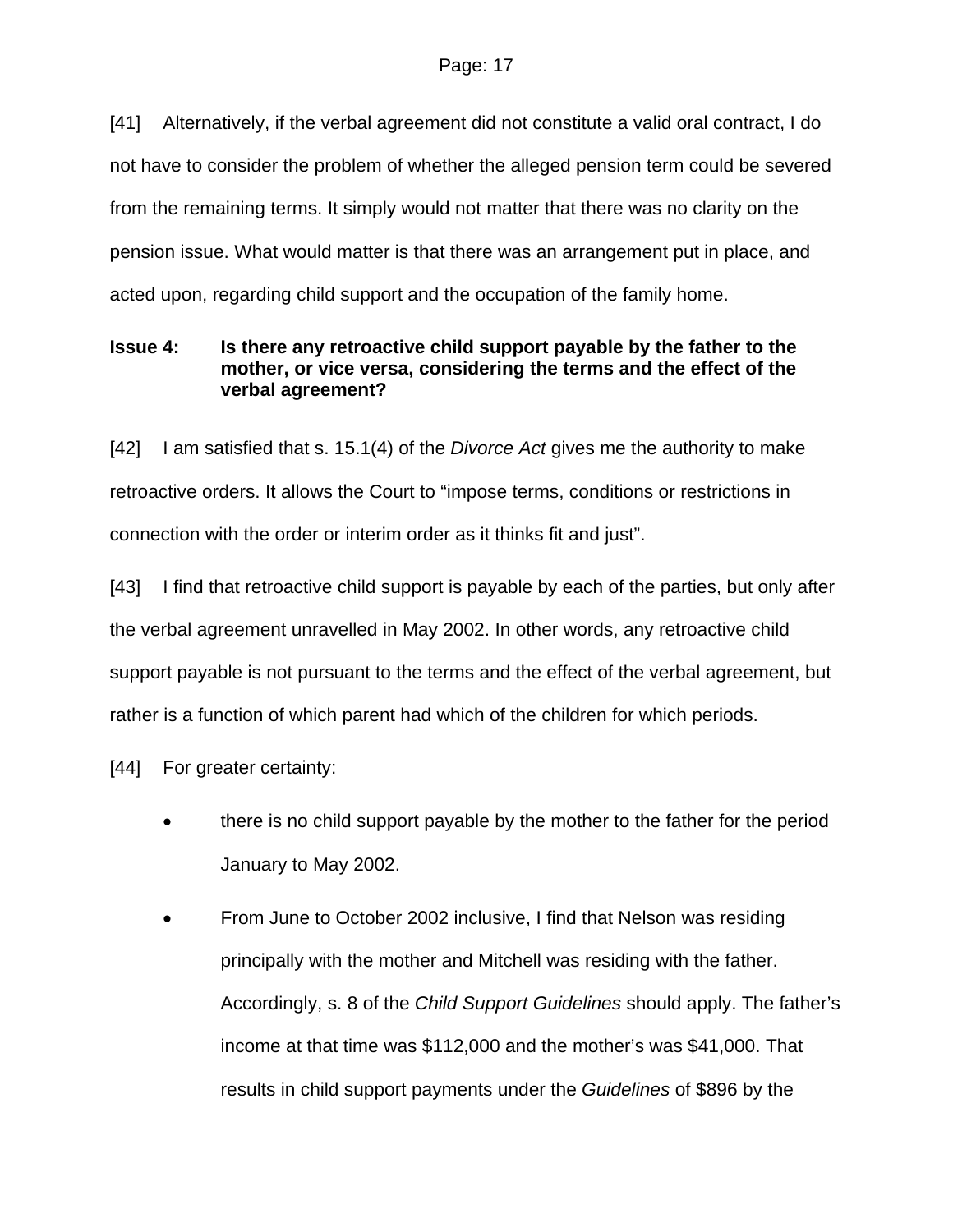father and \$353 by the mother. That in turn results in a net payment from the father of \$543 per month, for five months, totalling \$2,715.

- From November 2002 to April 2003 inclusive, I find that both sons lived with the father in the family home. Accordingly, child support is retroactively payable by the mother to the father over that period. The mother's income was \$41,000 for 2002 and \$36,100 for 2003. Therefore, for two months she should have paid \$581 for both children, and for four months she should have paid \$519. That results in a total of \$[3](#page-17-0),238. $3$
- From May to October 2003 inclusive, I find that Nelson was living with his mother. Again, this would give rise to a split custody situation. The father's income was then \$104,800 and the mother's was \$36,100. That results in *Guideline* amounts of \$842 and \$313, respectively. The net payment from the father was \$529 per month, for six months, totalling \$3,174.
- For the month of November 2003, I find that both sons again lived with the father and that there is retroactive child support payable by the mother for that month, totalling \$519.
- From December 2003 to June 2004 inclusive, I find that Nelson was residing with the mother and there was a split custody situation. The father's income was \$104,800 for 2003 and is projected to be \$93,500 in 2004. The mother's income was \$36,100 in 2003 and is projected to be \$20,000 in 2004. That results in child support from the father of \$842 for one month and \$758 for six months, totalling \$5,390. The mother should

<span id="page-17-0"></span> $\frac{3}{($581 X 2) + ($519 X 4)}$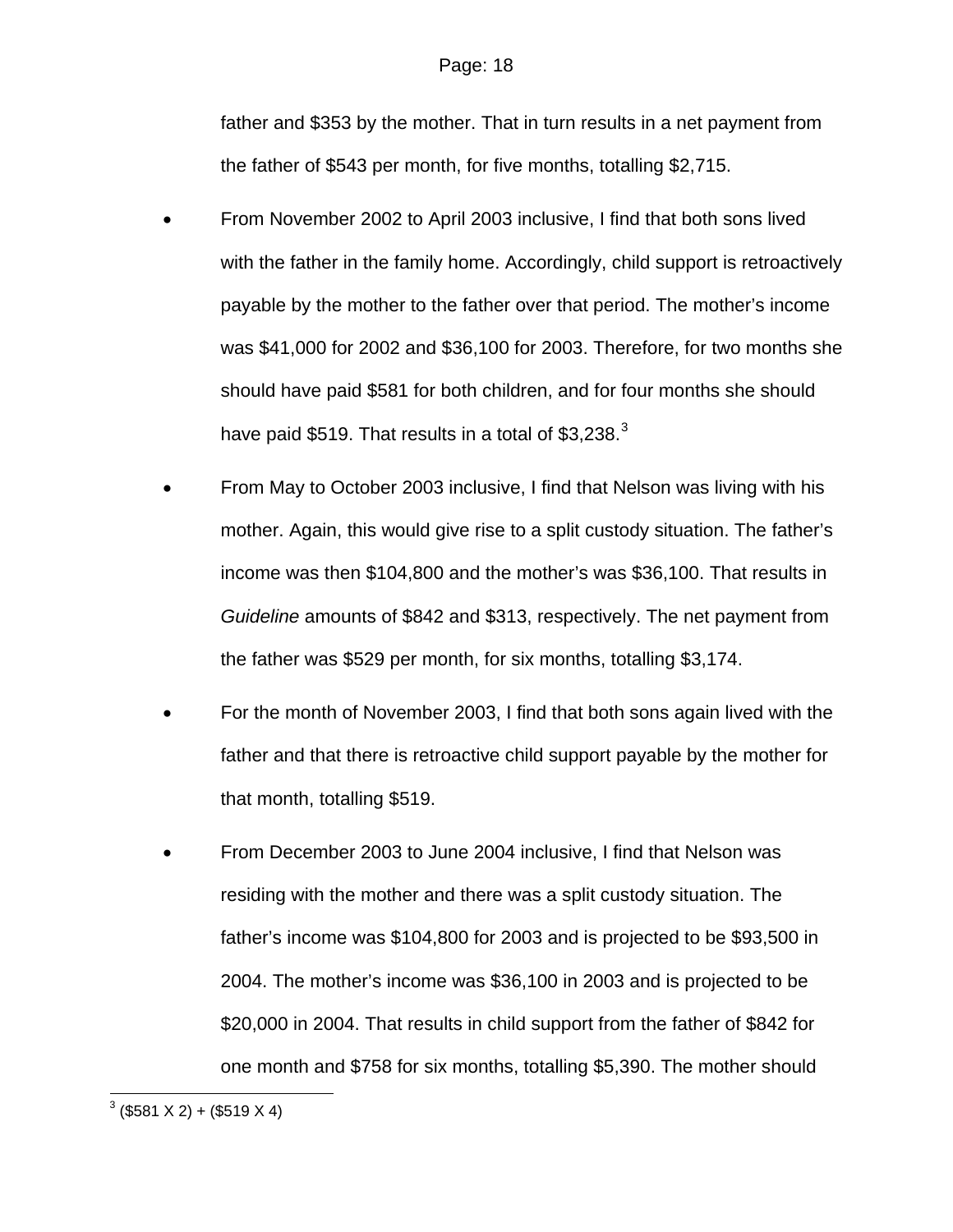pay \$313 for one month and \$174 for six months, totalling \$1,357. The net difference payable by the father is \$4,033. However, the father is to be credited for payments made from December 2003 to May 2004 totalling \$2,505 (I do not have any information about payments made after May 2004). That results in a balance payable by the father of \$1,528.

Summary:

|                       | By father | By mother |
|-----------------------|-----------|-----------|
| June to October 2002  | \$2,715   |           |
| November 2002 to      |           | \$3,238   |
| <b>April 2003</b>     |           |           |
| May to October 2003   | 3,174     |           |
| November 2003         |           | 519       |
| December 2003 to      | 1,528     |           |
| <b>June 2004</b>      |           |           |
| Totals                | 7,417     | 3,757     |
| Net payable by father | \$3,660   |           |

## Child Support Payable

[45] The mother's counsel emphasized that she was not making a claim for occupation rent, but nevertheless continued to argue that the value to the father in remaining in the matrimonial home should be accounted for over the entire period in issue. I even thought I heard the father's counsel submit that occupation rent *should* be accounted for if I consider retroactive child support. On the other hand, I also heard her say that occupation rent should only be dealt with when the family assets are divided. Even the mother's counsel acknowledged that she had not provided evidence on the issue of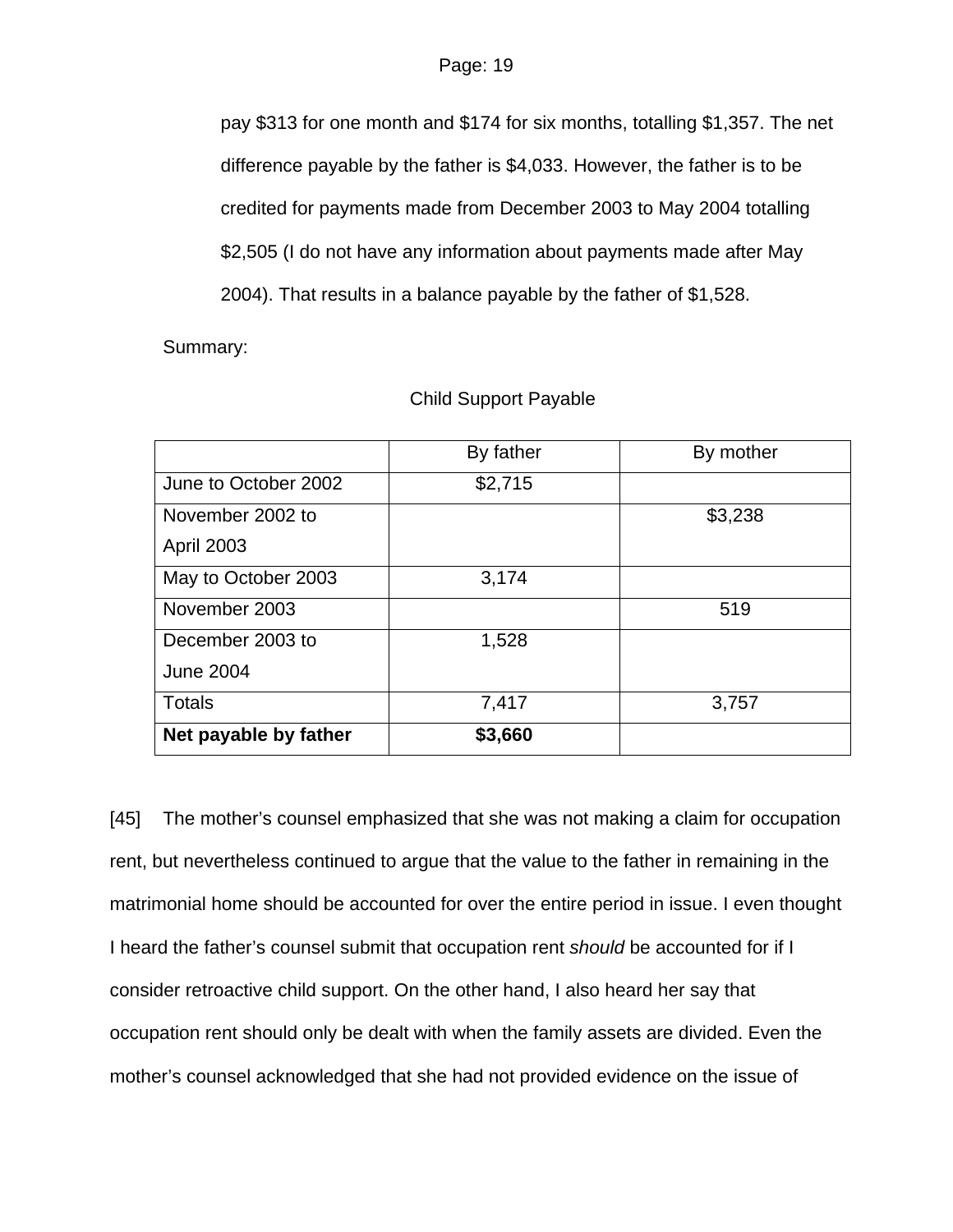occupation rent, beyond a reference to the fact that the monthly mortgage payment on the family home was approximately \$1,000.00.

[46] The concept of occupation rent is an equitable approach used to achieve justice when one of two joint owners has exclusive possession of the family home, especially where the home is mortgage free. $^4$  $^4$  Courts have allowed one-half of the amount the home could be rented for, less taxes, insurance and any expenses paid by the occupying spouse for the home, to be credited to the other owner who lives outside the family home.<sup>[5](#page-19-1)</sup> However, evidence is required as to the probable rent which such a home could attract, as well as the appropriate expenses to be deducted before making such a credit. As well, the credit is usually given to the non-occupying spouse at the time the family assets are divided. That would be at trial or at the time of the final order.

[47] I agree with the father's counsel that it is not appropriate to decide this issue on these interim cross-applications for child support. However, as noted above, I am prepared to respect the verbal agreement for the initial period from January to May 2002 inclusive, by confirming that no child support is payable by the mother for that time. In effect, this recognizes the value of the occupation rent which the mother then waived.

### **Issue 5: How is child support to be dealt with in the future?**

- **(a) For Nelson:** 
	- **(i) When he lives with the mother?**
	- **(ii) When he lives with the father?**

[48] Until Nelson ceases to be a "child of the marriage", child support will be payable to the parent with whom Nelson resides from time to time, at the table amount under the

l

<span id="page-19-0"></span><sup>4</sup> *Enman* v. *Enman,* [2000] P.E.I.J. No. 48 (P.E.I.S.C.) at para. 35 5 *Enman*, cited above

<span id="page-19-1"></span>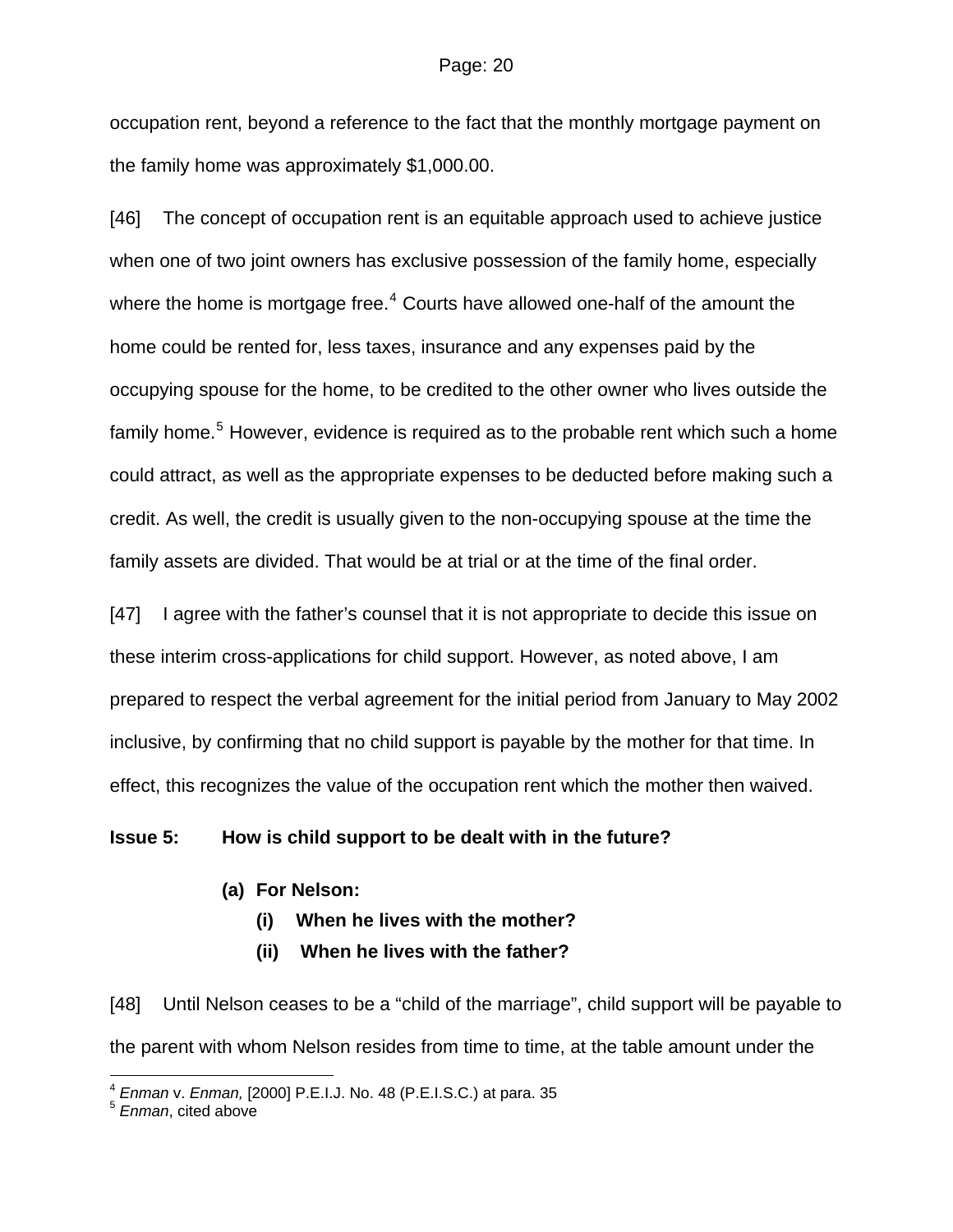*Guidelines*. Obviously, this is subject to any further agreement between the parties or any arrangement for shared custody of Nelson.

# **(b) Do the terms of the verbal agreement reached between the parties remain in effect with respect to Nelson?**

[49] No. The verbal agreement came to an end at the end of May 2002 and there is insufficient evidence that the parties clearly addressed their minds to re-establishing the arrangement upon Nelson returning to live with his father. In other words, it is not possible to find that there was "certainty" of terms, and therefore it is not possible to find a valid oral contract, from that point forward. Even aside from whether there was a valid oral contract, the arrangement itself was not clear. For example, the child support claimed by the mother for the period June to October 2002 was not resolved when Nelson returned to his father.

- **(c) For Mitchell:** 
	- **(i) is there any child support payable for Mitchell after he turned 19 on July 15, 2004, or**
	- **(ii) should a party requesting child support make an application to Court to determine the issue depending on the circumstances at the time child support is requested?**

[50] I find that there is no child support payable for Mitchell after he turned 19 on July 15, 2004. Pursuant to s. 3 of the *Child Support Guidelines*, he is no longer a child "under the age of majority" for which child support is payable. Mitchell would only fit within the definition of "child of the marriage" in s. 2(1) of the *Divorce Act,* after he turned 19 years of age, if he continues to be under one of his parents' charge, but is "unable, by reason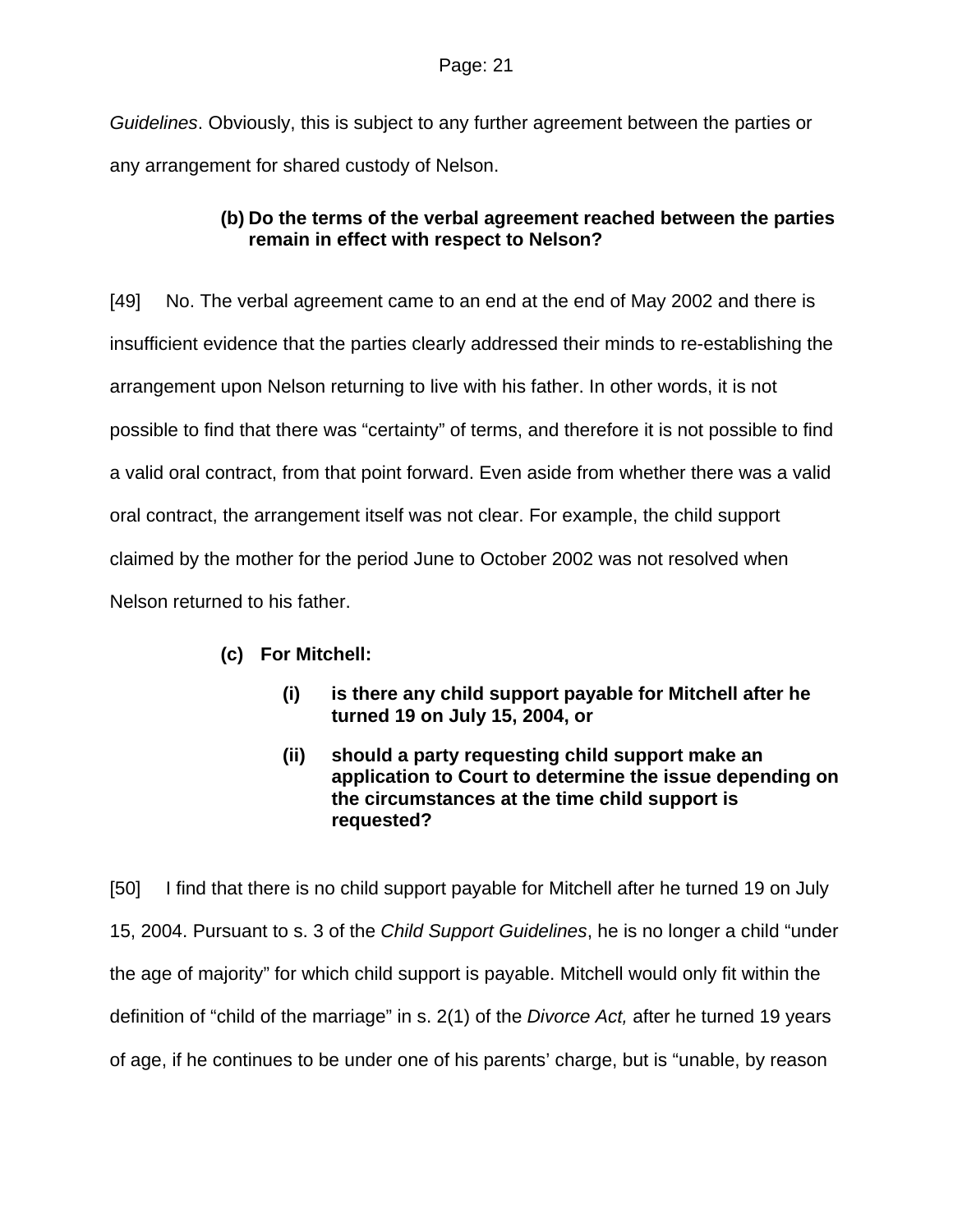of illness, disability or other cause to withdraw from [his parents'] charge or to obtain the necessaries of life".

[51] Attached to the mother's third affidavit is an e-mail from Mitchell dated June 9, 2004, indicating that he plans to work this coming fall and not return to Yukon College as originally planned. He has been employed on both part-time and a full-time basis for the last two years.

[52] *Olson* v. *Olson,* [2003] A.J. No. 230 (C.A.), a decision of the Alberta Court of Appeal, relying upon *Whitton* v. *Whitton*, [1989] O.J. No. 1002 (Ont. C.A.), makes it clear that the onus to prove that a child over the age of majority is a child of the marriage rests on the party who seeks maintenance for that child. I agree. Accordingly, there will be no child support payable for Mitchell after July 15, 2004, unless the parent with whom he resides makes an application for a declaration that he continues to be a child of the marriage for whom child support is payable.

## **POST-SCRIPT**

[53] If the parties require any further direction on any point, if I have erred in my arithmetic, or if I have failed to address anything that needs to be addressed, they may approach the trial co-ordinator to arrange for another appearance before me for that purpose.

**\_\_\_\_\_\_\_\_\_\_\_\_\_\_\_\_\_\_\_\_\_\_\_\_\_\_\_**